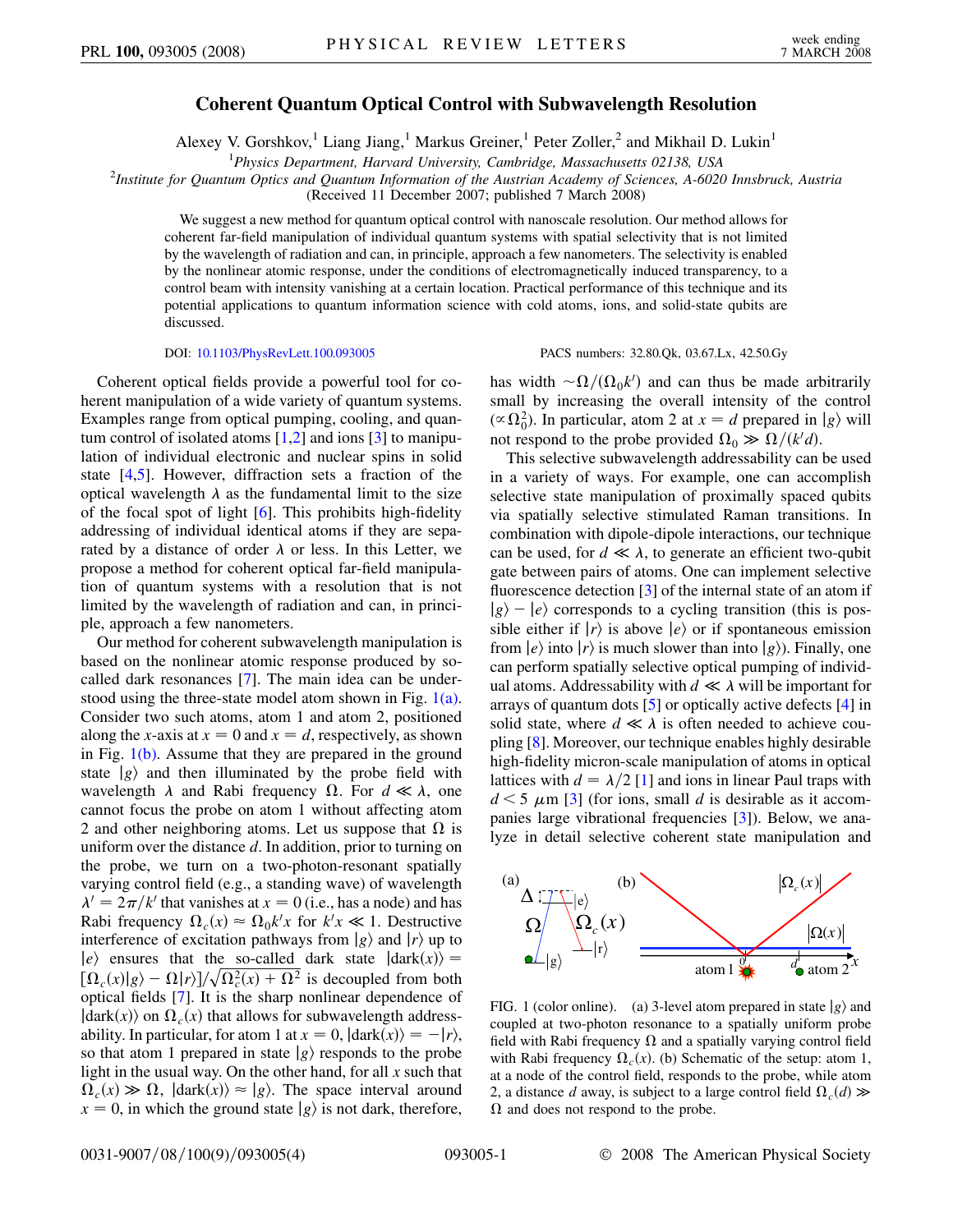then estimate manipulation errors using realistic experimental parameters.

Before proceeding, we note important prior work. Our approach is an extension of incoherent nonlinear techniques used in atom lithography [\[9](#page-3-8)] and biological imaging [\[10\]](#page-3-9). The nonlinear saturation of EIT response that forms the basis of the present work has already been used for the realization of stationary pulses of light [\[11\]](#page-3-10) and has been suggested for achieving subwavelength localization of an atom in a standing wave  $([12,13]$  $([12,13]$  $([12,13]$  $([12,13]$  $([12,13]$  and references therein). Finally, alternative approaches to solving the addressablity problem exist that use Bessel probe beams with nodes on all but one atom [[14](#page-3-13)], place atoms into traps separated by more than  $\lambda$  [[15](#page-3-14)], and resolve closely spaced atoms spectroscopically [\[16](#page-3-15)] by applying spatially varying magnetic fields  $[17]$  or light shifts  $[18]$ .

As a specific example, we now analyze in detail a spatially selective single-qubit phase gate,  $|0\rangle \rightarrow |0\rangle, |1\rangle \rightarrow$  $e^{i\phi}$ |1), on a qubit encoded in stable atomic states  $|0\rangle$  and  $|1\rangle$  of one atom in the presence of a proximal neighbor (Fig. [2](#page-1-0)). Consider atoms 1 and 2 that have a tripod configuration shown in Fig.  $2(a)$ . We assume that the optical transitions from the metastable states  $|0\rangle$ ,  $|1\rangle$ , and  $|r\rangle$  up to  $\ket{e}$  are separately addressable via polarization or frequency selectivity. By turning on a probe field with Rabi frequency  $\sim \Omega$ , wavelength  $\lambda = 2\pi/k$ , and detuning  $\Delta \gg \Omega$  for a time  $\tau \propto \Delta/\Omega^2$ , we would like to apply a  $\pi$ -phase on state  $|1\rangle$  of qubit 1 via the ac Stark effect. To minimize errors discussed below, we turn  $\Omega$  on and off not abruptly but adiabatically (e.g., a linear ramp up from zero immediately followed by a linear ramp down to zero). To shut off the phase shift on the nearby qubit 2, we apply, at two-photon resonance with  $\Omega$ , a spatially varying control field with Rabi frequency  $\Omega_c(x) \approx \Omega_0 k^t x$  for  $k^t x \ll 1$ . We assume the control is turned on before and turned off after the probe pulse. For the moment, we treat atoms as point particles and return to the question of finite extent of the atomic wave packets below.

The gate error on atom 1 due to spontaneous emission can be estimated as  $\tau \gamma \rho_e \sim \tau \gamma (\Omega/\Delta)^2 \sim \gamma/\Delta$ , where  $\rho_i$ is the population of state  $|i\rangle$  and where we assume for simplicity that all transitions are radiatively broadened and that the decay rate of  $|e\rangle$  is  $2\gamma$ . To investigate the effect on atom 2, we define dark and bright states for this atom as  $|D\rangle = (\Omega_c|1\rangle - \Omega|r\rangle)/\overline{\Omega}$  and  $|B\rangle = (\Omega|1\rangle + \overline{\Omega}|1\rangle)$ 

<span id="page-1-0"></span>

<span id="page-1-1"></span>FIG. 2 (color online). Single-qubit phase gate on atom 1. (a) Atom 1  $[\Omega_c(0) = 0]$  or atom 2  $[\Omega_c(d) \neq 0]$ . (b) Atom 2 using basis states  $\{|D\rangle, |B\rangle\}$  in place of  $\{|1\rangle, |r\rangle\}$ . (c) Schematic of imperfect localization of atom 1: parabolic trapping potential  $mw^2x^2/2$  with three lowest energy levels indicated, ground state wave packet of width  $a_0$ , and control field  $\Omega_c(x) \approx \Omega_0 k^t x$ .

 $\Omega_c(r)/\tilde{\Omega}$ , where  $\tilde{\Omega} = \sqrt{\Omega_c^2 + \Omega^2}$  and  $\Omega_c = \Omega_c(x = d)$ [see Fig. [2\(b\)](#page-1-1)]. Since  $|D\rangle = |1\rangle$  at the beginning and at the end of the probe pulse (i.e., when  $\Omega = 0$ ), the phase gate will be turned off if atom 2 remains in a superposition of  $|0\rangle$ and  $|D\rangle$  without any phase accumulation on  $|D\rangle$  or population loss into  $|B\rangle$ . This will be the case provided the probe field is turned on and off adiabatically as compared with  $|B\rangle - |D\rangle$  energy splitting, which is equal to the Stark shift  $\Delta_S = \tilde{\Omega}^2/\Delta$  of  $|B\rangle$ . In the limit  $\Omega_c \gg \Omega$ , which we will assume from now on, the nonadiabatic coupling between  $|D\rangle$  and  $|B\rangle$  has an effective Rabi frequency  $\Omega_{NA}$  $\Omega/(T\Omega_c)$  [[19](#page-3-18)] giving population loss from the dark state into the bright state of order  $\rho_B \sim (\Omega_{NA}/\Delta_s)^2 \sim (\Omega/\Omega_c)^6$ and hence an error of the same order. The errors due to the Stark shift  $\Omega_{\text{NA}}^2/\Delta_S$  of  $|D\rangle$  and due to spontaneous emission are smaller than  $(\Omega/\Omega_c)^6$  and  $\gamma/\Delta$ , respectively.

<span id="page-1-2"></span>In the simplest case, these are the dominant sources of error, so that the total error is

$$
P_e \sim (\gamma/\Delta) + (\Omega/\Omega_c)^6. \tag{1}
$$

Plugging in  $\Omega^2 \sim \Delta/\tau$  and minimizing with respect to  $\Delta$ gives  $\Delta \sim (\gamma \tau^3 \Omega_c^6)^{1/4}$  and  $P_e \sim [\gamma/(\tau \Omega_c^2)]^{3/4}$ , which can be made arbitrarily small by increasing control intensity.

However, other sources of error exist. For  $d \ll \lambda$ , dipoledipole interactions and cooperative decay effects may become important [[20](#page-3-19)]. Cooperative decay will not qualitatively change the errors since the desired evolution is close to unitary. Assuming that we have only two atoms and that  $d \ll \lambda$ , taking the axis of quantization to coincide with the *x*-axis, the dipole-dipole Hamiltonian can be written as  $H_{dd} = [\vec{\mu}_1 \cdot \vec{\mu}_2 - 3(\vec{\mu}_1 \cdot \hat{x})(\vec{\mu}_2 \cdot \hat{x})]/d^3$ , where  $\vec{\mu}_i$  is the electric dipole operator of the *i*th atom. Since most of the population will stay in  $|0\rangle$  and  $|1\rangle$ , the dipole-dipole interactions involving state  $\ket{r}$  can be ignored. Then, provided  $|0\rangle - |e\rangle$  and  $|1\rangle - |e\rangle$  have different polarizations or sufficient frequency difference,  $H_{dd} \approx -g_0(|0e\rangle\langle e0| +$  $|e0\rangle\langle 0e|$  -  $g_1(|1e\rangle\langle e1| + |e1\rangle\langle 1e|)$ , where  $|\alpha\beta\rangle$  denotes a two-atom state with atom 1 in  $\ket{\alpha}$  and atom 2 in  $\ket{\beta}$ and where  $g_0$  and  $g_1$  are proportional to  $g = \gamma/(kd)^3$  with proportionality constants that depend on the polarizations of the transitions. Then a perturbative calculation shows that dipole-dipole interactions introduce an error  $\sim [\Omega g/(\Omega_c \Delta)]^4$  [[21](#page-3-20)].

Additional errors are associated with imperfections in the control field node and with finite localization of atoms. If atom 1 was perfectly localized at a single point, a residual control field at the node  $[\Omega_c(0) \neq 0]$  would result in population  $\left[\Omega_c(0)/\Omega\right]^2$  in the dark state  $|D\rangle$  (now defined for atom 1). However, even if  $\Omega_c(0) = 0$ , atom 1 can still interact with the control field due to finite extent  $a_0$  of its wave function. Assuming  $\Omega_c(0) \leq \Omega_0 k^r/a_0$  [[22](#page-3-21)], the error due to finite atomic extent (discussed below) will dominate over  $\left[\Omega_c(0)/\Omega\right]^2$ .

To analyze the problem of localization for atoms in optical lattices and ions in linear Paul traps, we assume that atom 1 sits in the ground state of a harmonic oscillator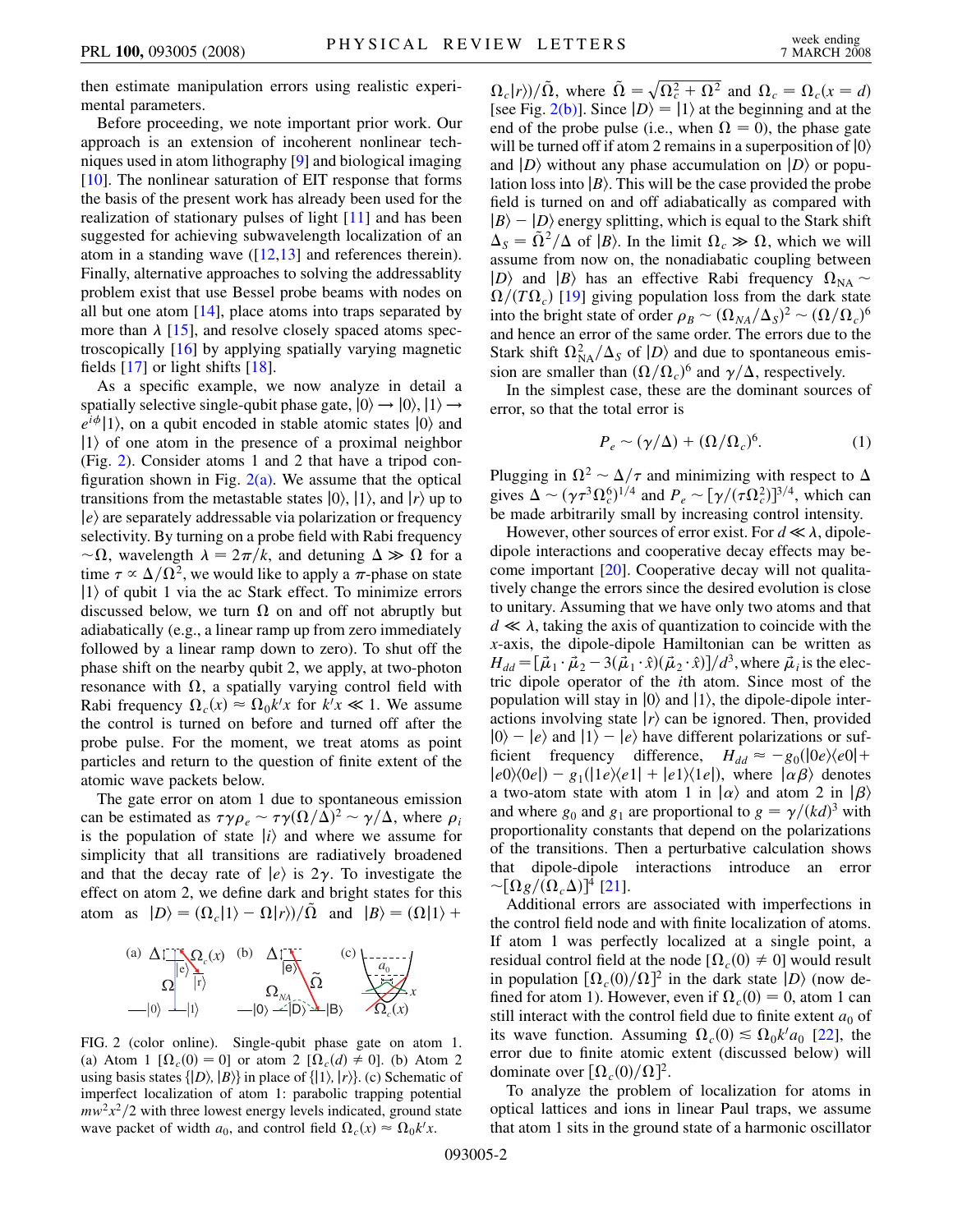potential with frequency  $\omega$  and, therefore, has spread  $a_0 =$  $\sqrt{\frac{h}{2m\omega}}$ , where *m* is the mass of the atom, as shown schematically in Fig. [2\(c\).](#page-1-1) We assume  $\Omega_c(x) = \Omega_0 k^t x =$  $\Omega_{ca}(\hat{a}^\dagger + \hat{a})$ , where  $\Omega_{ca} = \Omega_c(a_0)$  and  $\hat{a}$  is the oscillator annihilation operator.  $\Omega_c(x)$  will then couple  $|e, n\rangle$  and  $|r, m\rangle$  only when  $n = m \pm 1$ , where  $|\alpha, n\rangle$  denotes atom 1 in internal state  $\ket{\alpha}$  in *n*th harmonic level. The dominant error can be estimated by keeping only states  $|1, 0\rangle$ ,  $|e, 0\rangle$ , and  $\vert r, 1 \rangle$ . A perturbative calculation shows that the two limits in which the error is small are (a) a fast limit  $\omega \tau \lesssim$ 1, in which case  $P_e \sim (\Omega_{ca}/\Omega)^2$  and (b) the adiabatic limit  $\omega \tau \gg 1$ ,  $(\Omega_{ca}/\Omega)^2$ , in which case a small change in the Stark shift of  $|1, 0\rangle$  can be compensated by slightly adjusting  $\tau$  to yield  $P_e \sim (\Omega_{ca}/\Omega)^2/(\tau \omega)^4$ .

For atom 2 centered at  $x = d$ , we have  $\Omega_c(x) =$  $\Omega_0 k^{\prime} d + \Omega_c k^{\prime} (x - d)$ ; i.e., the desired coupling  $\Omega_c$  within each harmonic level is accompanied by coupling of strength  $\sim \Omega_{ca}$  between different harmonic levels. Numerical simulations show that provided  $\Omega_{ca} < 0.1 \Omega_c$ (which will always hold below), this coupling has an insignificant effect.

The error budget for the single-qubit phase gate is summarized in Table [I](#page-2-0). In general, for a given set of experimental parameters, using  $\Omega^2 \sim \Delta/\tau$  to eliminate  $\Omega$  in favor of  $\Delta$ , one has to write the total error as the sum of the errors in Table [I](#page-2-0) and minimize it with respect to  $\Omega_0$  and  $\Delta$  (we assume  $\Omega_0/2\pi \leq 1$  GHz). We will illustrate this procedure for three systems: ions, solid-state qubits, and neutral atoms. Since ion and neutral-atom examples will have  $d \sim \lambda$ , we take  $\Omega_c = \Omega_0$  for them, while for solidstate qubits, we take  $\Omega_c = \Omega_0 k' d$ . We take  $\Omega_{ca} = \Omega_0 k' a_0$ , except for neutral atoms, as discussed below. We note that stimulated Raman transitions [\[3](#page-3-2)], resulting in qubit rotations, can also be treated in exactly the same way, yielding similar error probabilities. Moreover, this error analysis is readily extendable to spatially selective qubit measurements and optical pumping, as well as to dipole-dipole two-qubit gates for qubits separated by  $d \ll \lambda$ .

Several approaches to control field node creation exist. One or two standing waves can be used to generate planes or lines, respectively, of zero field with field amplitudes scaling linearly near the zeros. If one has a regular array of atoms (e.g., in an optical lattice), arrays of zeros can be chosen to have spacing incommensurate or commensurate

TABLE I. Error budget for the single-qubit phase gate.

<span id="page-2-0"></span>

|                               | Error source                         | Error scaling $(P_e)$                     |
|-------------------------------|--------------------------------------|-------------------------------------------|
| 1                             | decay error on atom 1                | $\gamma/\Delta$                           |
|                               | <i>localization error on atom 1:</i> |                                           |
| $\mathfrak{D}_{\mathfrak{p}}$ | - ions and atoms in fast limit       | $(\Omega_{ca}/\Omega)^2$                  |
|                               | and solid-state qubits $[23]$        |                                           |
| 3                             | - ions and atoms in adiabatic limit  | $(\Omega_{ca}/\Omega)^2/(\tau\omega)^4$   |
| $\overline{4}$                | unitary error on atom 2              | $(\Omega/\Omega_c)^6$                     |
| 5                             | dipole-dipole error                  | $\lceil g\Omega/(\Delta\Omega_c)\rceil^4$ |
| 6                             | $ r\rangle$ decay on atom 2 for Rb   | $(\Omega/\Omega_c)^2 \gamma_r \tau$       |
|                               |                                      |                                           |

with atomic spacing, allowing to address single or multiple atoms, respectively. One can also create control field nodes using holographic techniques [\[24\]](#page-3-22), which allow one to generate single optical vortices (such as in a Laguerre-Gaussian beam) or an arbitrary diffraction-limited twodimensional array of them. For simplicity, we consider the case when atoms are sensitive only to one polarization of the control field (e.g., if a magnetic field is applied to remove degeneracies). Then, the quality of a standing wave node in this polarization component is determined by the interference contrast, which is limited by the mismatch between the amplitudes of this component in the two interfering waves. On the other hand, in an optical vortex, if the phase of the desired polarization component picks up a nonzero multiple of  $2\pi$  around a closed loop, for topological reasons this loop must enclose a line (in three dimensions) where the amplitude of this polarization component exactly vanishes (see, e.g., [[25](#page-3-23)]). Furthermore, the Rabi frequency in an optical vortex rises radially from the center as  $|\Omega_c(x)| \sim \Omega_0(x/w)^l$ , where  $w \ge \lambda'$  is the beam waist and the topological charge *l* is a positive integer. Therefore, in some cases, the use of vortices with  $l > 1$ instead of standing waves or  $l = 1$  vortices can improve the resolution by decreasing the undesired coupling of the control to atom 1. We will use an  $l = 2$  vortex for the neutral-atom example, in which case we take  $\Omega_{ca} =$  $\Omega_0(k^{\prime}a_0)^2$  in error #2 in Table [I.](#page-2-0)

We first analyze ions in linear Paul traps. We consider for concreteness <sup>40</sup>Ca<sup>+</sup> [\[26\]](#page-3-24) with  $|0\rangle = |4S_{1/2}, m = 1/2\rangle$ ,  $|1\rangle = |4S_{1/2}, m = -1/2\rangle, \quad |e\rangle = |4P_{1/2}, m = 1/2\rangle, \quad \text{and}$  $\ket{r} = \ket{3D_{3/2}, m = 3/2}$ . Note that  $\lambda = 397$  nm and  $\lambda' =$ 866 nm are far enough apart to ignore off-resonant cross coupling. Then, for  $\tau = 1 \mu s$ ,  $\omega/2\pi = 10$  MHz, and  $d =$ 1–3  $\mu$ m, errors #1 and #4 from Table [I](#page-2-0) form the dominant balance, so that Eq. [\(1\)](#page-1-2) applies and  $P_e \sim [\gamma/(\tau \Omega_c^2)]^{3/4}$ , which is  $\sim 10^{-4}$  for  $\Omega_0/2\pi = 1$  GHz [with optimal  $\Delta/(2\pi) \sim 200$  GHz and  $\Omega/(2\pi) \sim 200$  MHz]. This and the next two error estimates are significantly lower than the errors produced by naive probe focusing.

For solid-state qubits (e.g., Nitrogen-Vacancy color cen-ters in diamond [[27](#page-3-25)]), we take  $a_0 = 0.5$  nm,  $\lambda = \lambda' =$ 700 nm,  $\gamma/2\pi = 5$  MHz, and  $\tau = 1$   $\mu$ s, which, for *d* between 100 nm and 20 nm, makes errors #2 and #4 form the dominant balance, so that  $P_e \sim (a_0/d)^{3/2}$  is between  $5 \times 10^{-4}$  and  $5 \times 10^{-3}$ . For  $d < 10$  nm,  $\Omega_0/2\pi =$ 1 GHz is insufficient to suppress the dipole-dipole error (error #5 in Table [I](#page-2-0)), and the gate fidelity sharply drops.

To analyze atoms in optical lattices, we consider <sup>87</sup>Rb with  $|0\rangle = |5S_{1/2}, F=2, m_F = 2\rangle, |1\rangle = |5S_{1/2}, F=1, m_F = 1\rangle,$  $|e\rangle = |5P_{1/2}, F = 2, m_F = 2\rangle$ , and  $|r\rangle = |4D\rangle$ .  $|4D\rangle$  decays with rate  $2\gamma_r = 1/(90 \text{ ns})$ ; so to reduce the error  $\sim \rho_r \gamma_r \tau \sim (\Omega/\Omega_c)^2 \gamma_r \tau$  on atom 2 (error #6 in Table [I\)](#page-2-0), we choose short  $\tau = 10$  ns. For  $\omega/2\pi = 50$  kHz and  $\Omega_0/2\pi = 1$  GHz, errors #2 and #6 form the dominant balance, so that  $P_e \sim (\Omega_{ca}/\Omega_c)(\tau \gamma_r)^{1/2} \sim 0.01$ . This error can be further reduced by tightening the traps for the